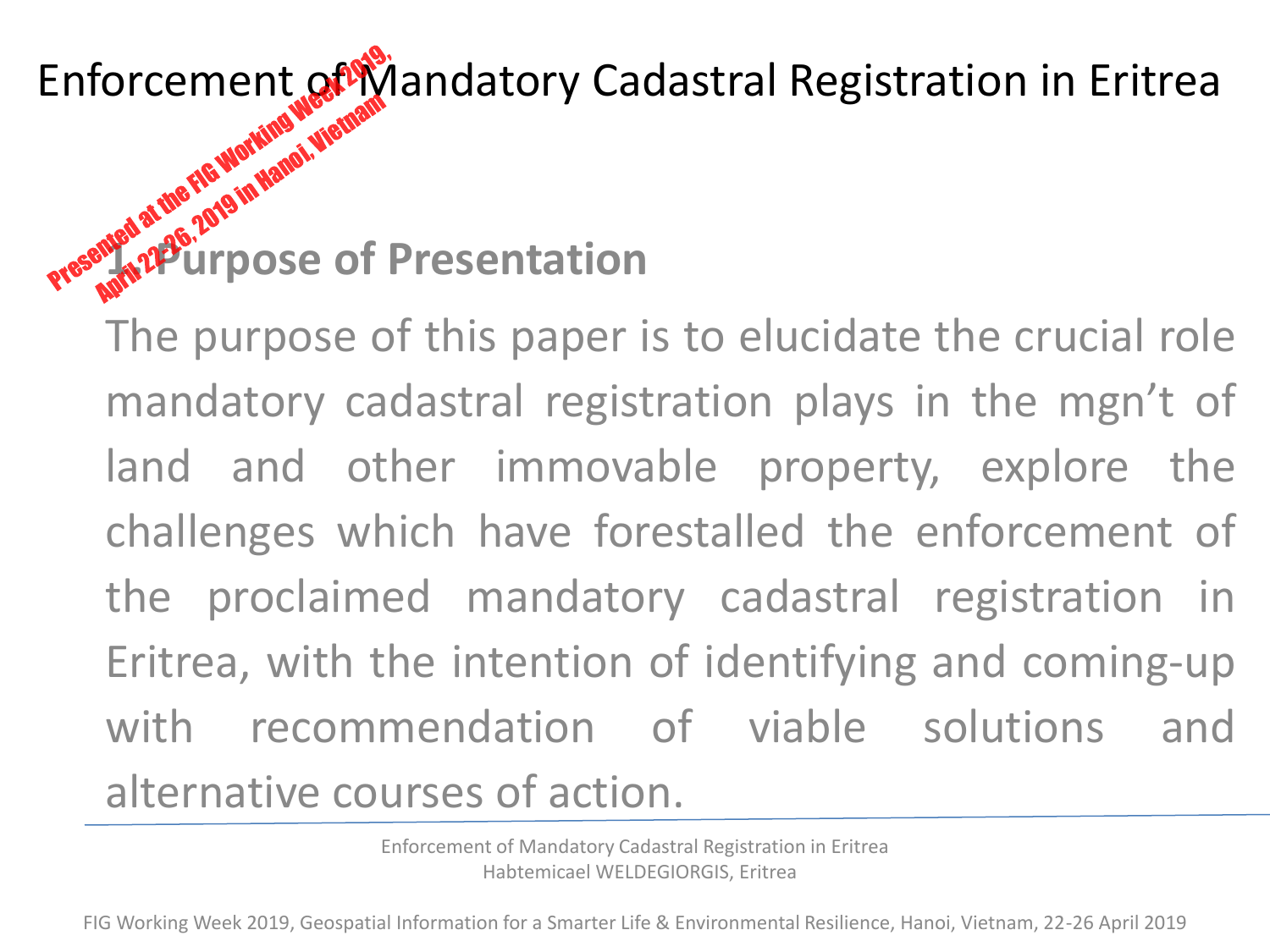## **2. Conclusion**

- The enforcement of mandatory and systematic approach to registration is difficult, if not impossible, without building the necessary competent institutions and building the awareness and ripe socio-economic conditions; thus the research expounds why a flexible and upgradeable rather than the mandatory registration approach is appropriate in the present context of Eritrea
- The study was essential as attempts made at implementing mandatory cadastral registration in Eritrea remained largely ineffective

Enforcement of Mandatory Cadastral Registration in Eritrea Habtemicael WELDEGIORGIS, Eritrea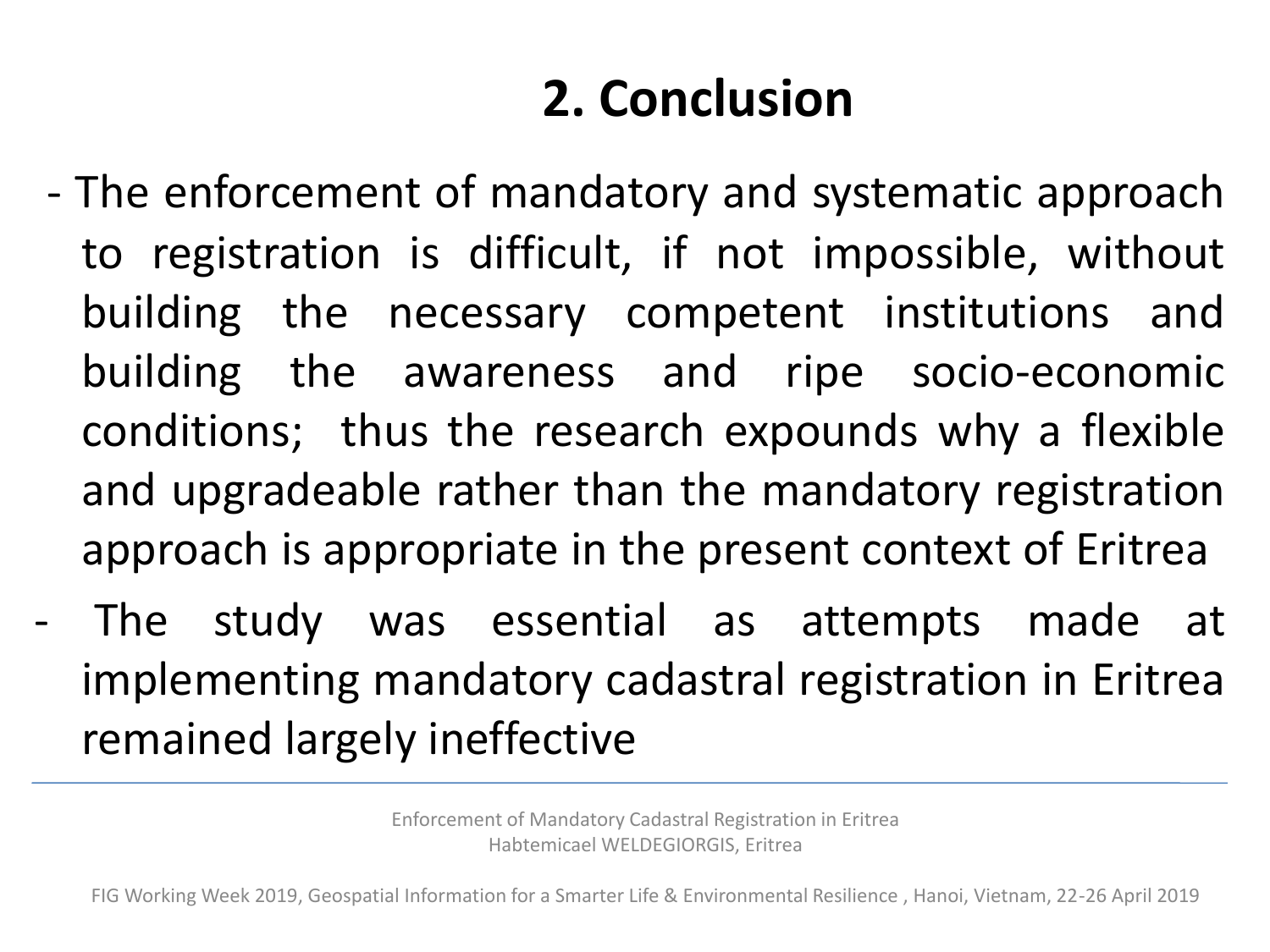## **3. Introduction**

- In Eritrea, voluntary/sporadic registration continued for over a century
- Mandatory cadastral registration is believed to be essential for proper mgn't of land and its resources
- However, attempts made at enforcing mandatory cadastral registration in Eritrea remains largely ineffective
- Different experts have extensively written on the advantages and limitations associated with mandatory cadastral registration
- Exploring for viable solution and alternative course of action becomes crucial

Enforcement of Mandatory Cadastral Registration in Eritrea Habtemicael WELDEGIORGIS, Eritrea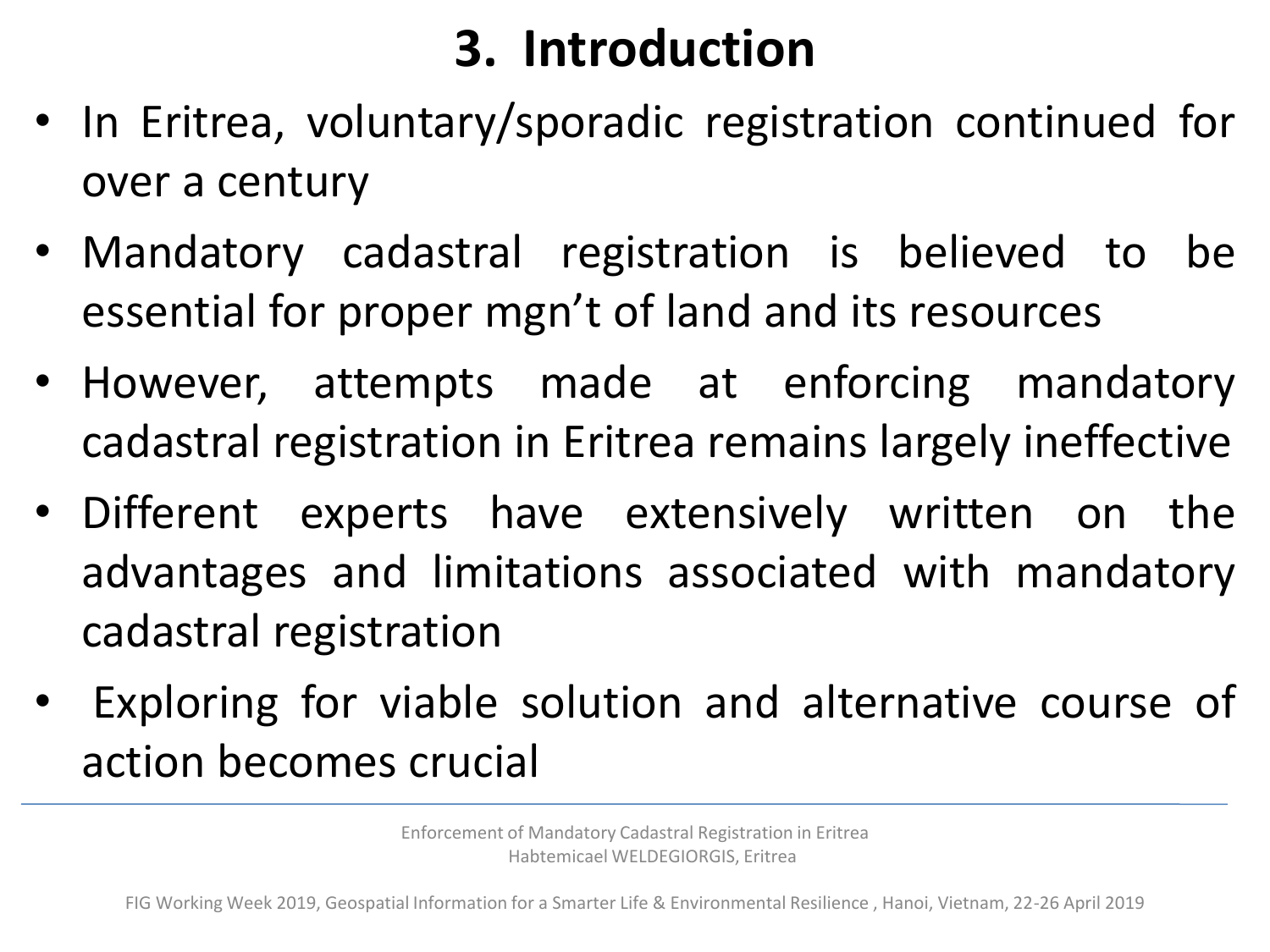### **4. Question to Audience for Interaction**

- What would you propose if a proclaimed mandatory cadastral registration does not become effective?
- If your response is to look for other options, What are the appropriate options for consideration? Why do you choose this option?
- Is there any other constructive idea?

Enforcement of Mandatory Cadastral Registration in Eritrea Habtemicael WELDEGIORGIS, Eritrea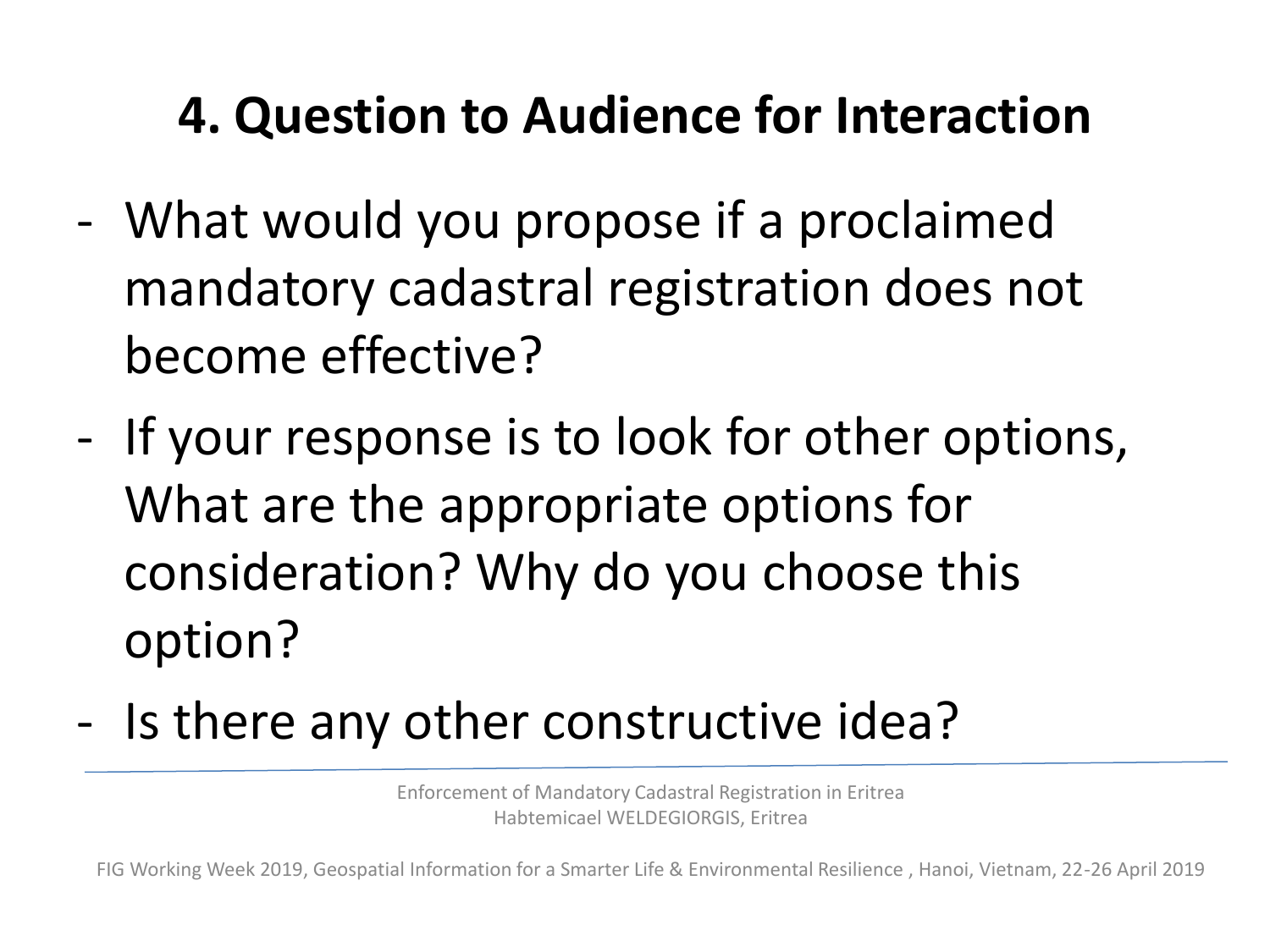## **5. Theory/Problem Statement**

- Mandatory cadastral registration is widely believed to be necessary for proper management of land and other immovable property
- Based on this theory, the Gov't of Eritrea proclaimed the mandatory cadastral registration
- Despite this legal announcement, implementation largely remains ineffective
- The study has attempted to explore the factors why mandatory registration didn't progress as expected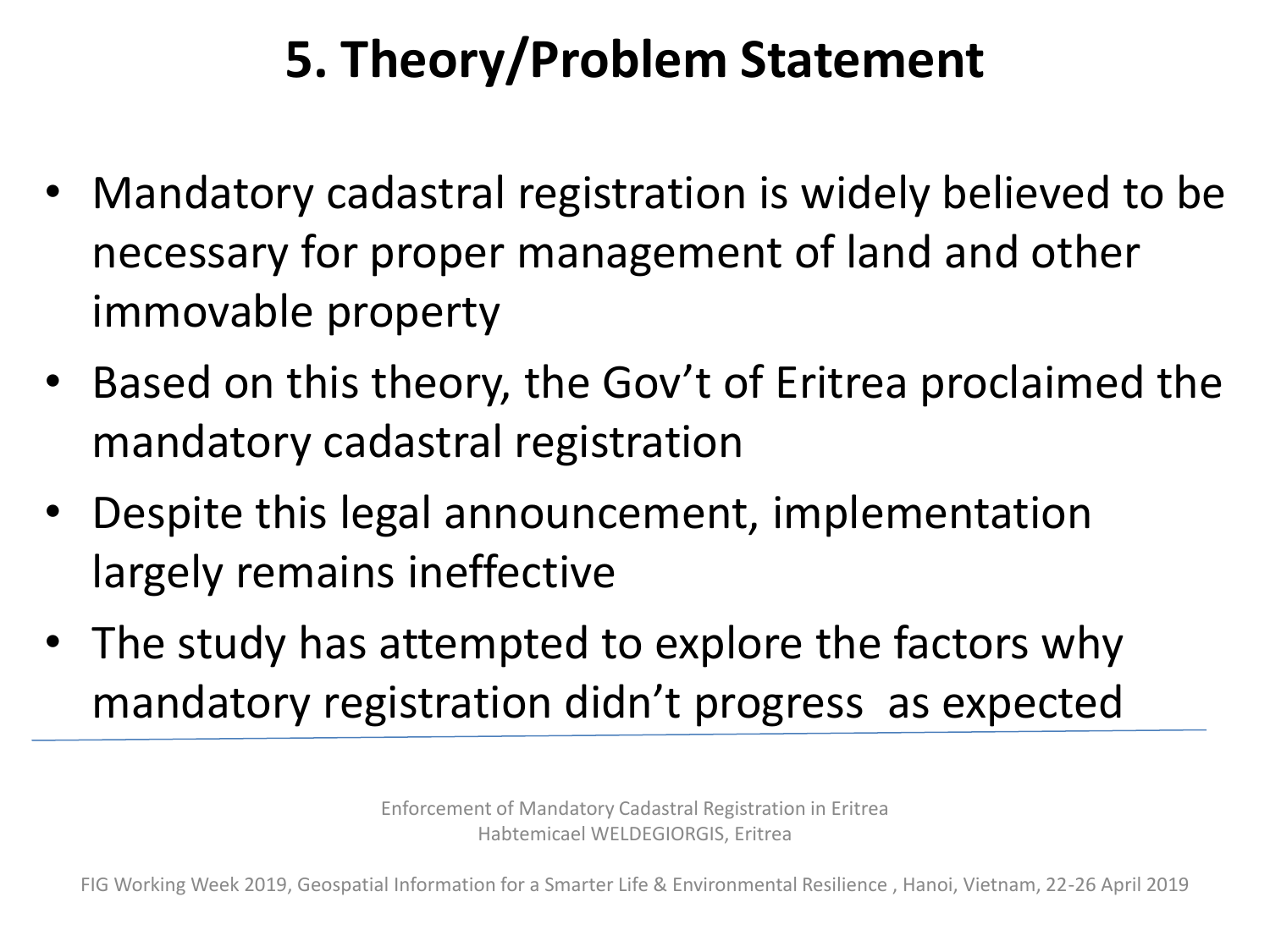### **6. Method Used**

- Setbacks for the enforcement of mandatory cadastral registration were studied:
- No comprehensive mapping and LUP
- Unplanned houses outside formal registration
- Voluntary/sporadic cadastral registration continues
- Land Law not fully enforced
- Weak link b/n cadastre and LAS
- Unripe socio-economic development
- Inadequate institutional & human capacity

Enforcement of Mandatory Cadastral Registration in Eritrea Habtemicael WELDEGIORGIS, Eritrea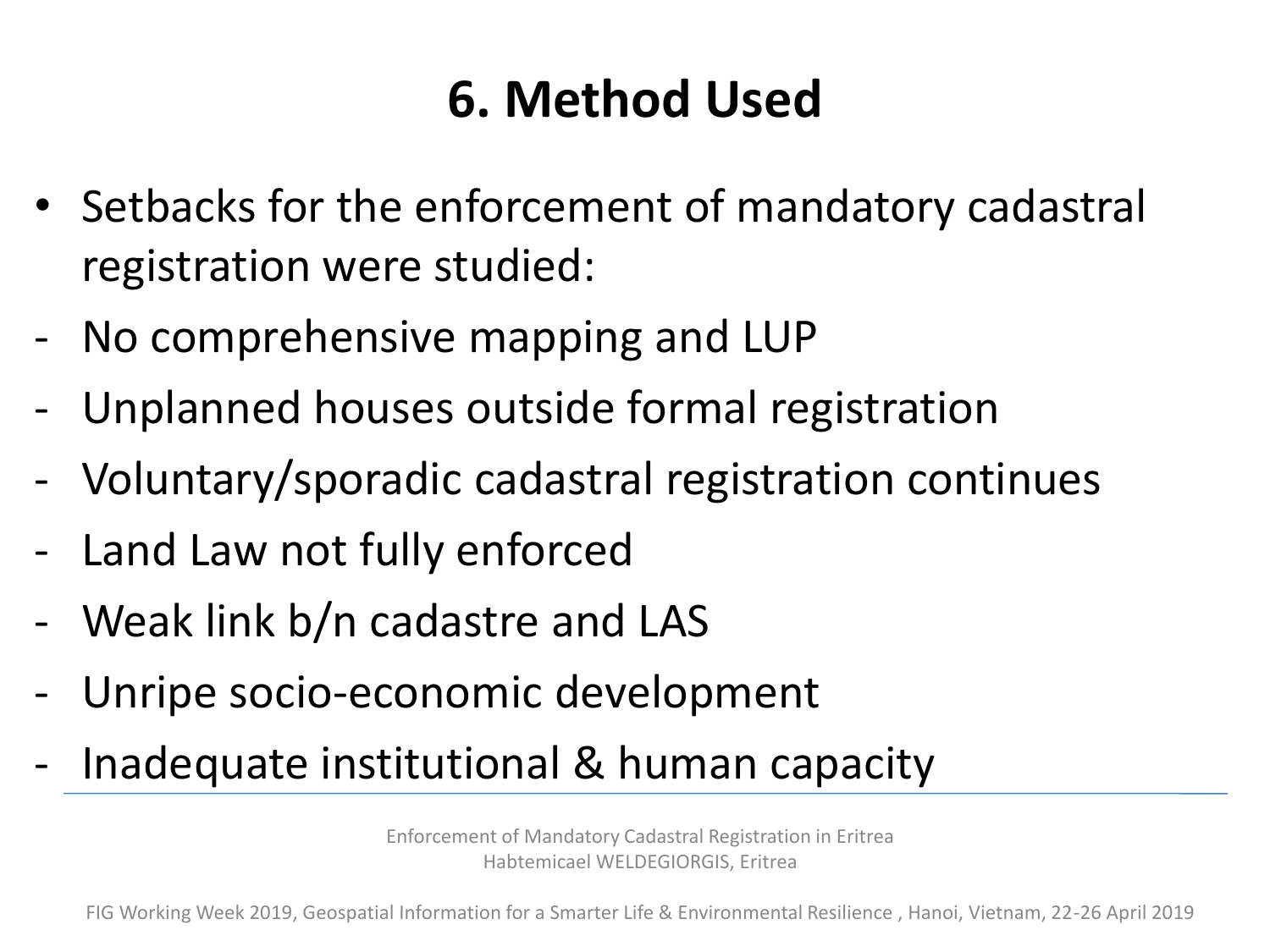#### 7. Results

The numerous challenges facing mandatory cadastral registration indicate that the country is not prepared to undertake mandatory cadastral registration at this stage, thus it is appropriate to look for other flexible approaches, such as the 'fit-for-purpose cadastre', which ensures 'continuum of land rights' and uses the STDM as a tool.

> Enforcement of Mandatory Cadastral Registration in Eritrea Habtemicael WELDEGIORGIS, Eritrea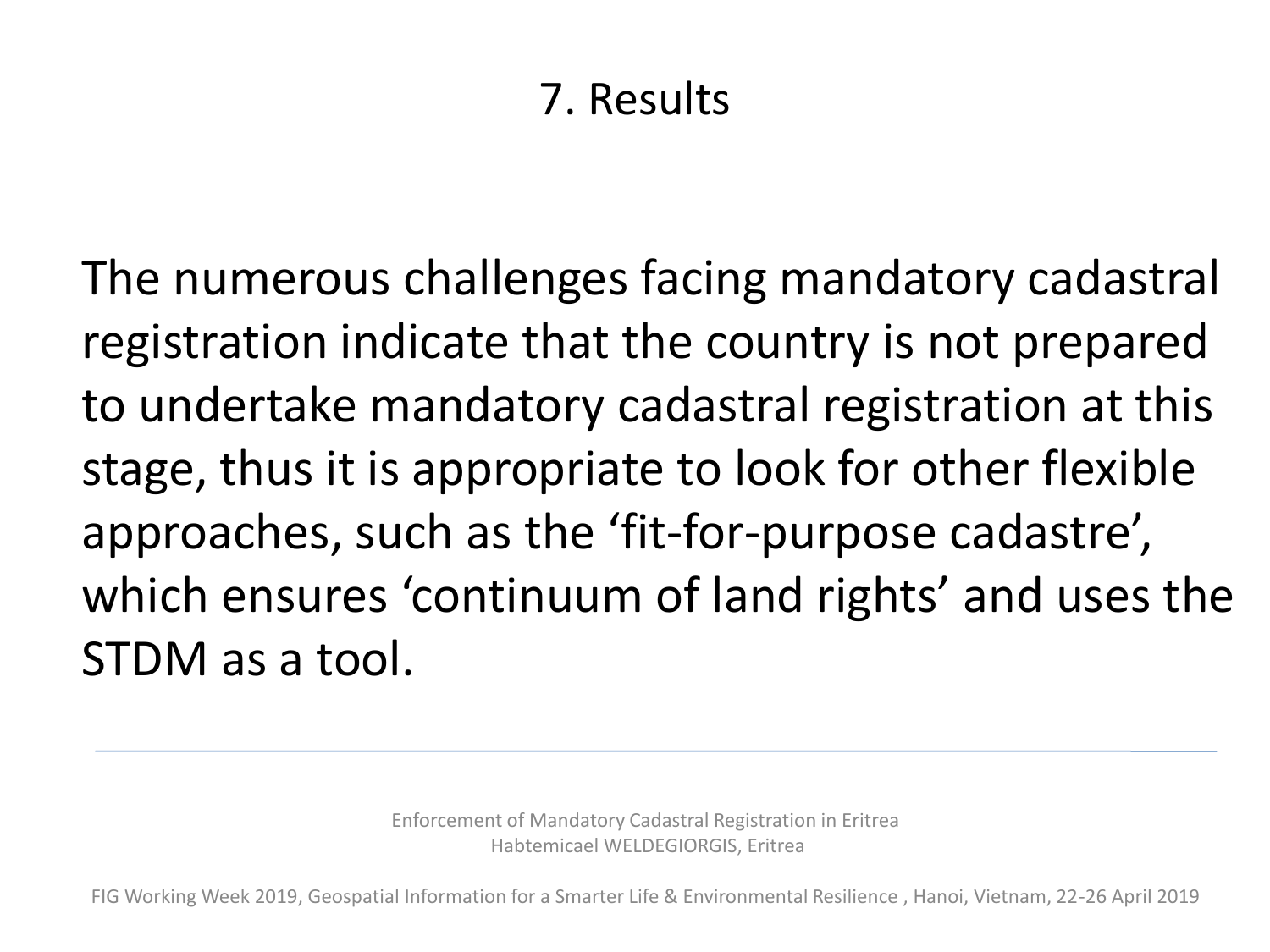## **8. Conclusion & Recommendation**

## **Conclusion**:

- The enforcement of mandatory and systematic approach to registration, however desirable, is difficult, if not impossible, without building the necessary competent institutions and building the ripe socioeconomic conditions
- Thus, the study exposed a combination of an alternative approach, which is flexible and upgradeable to that of mandatory registration looks appropriate for Eritrea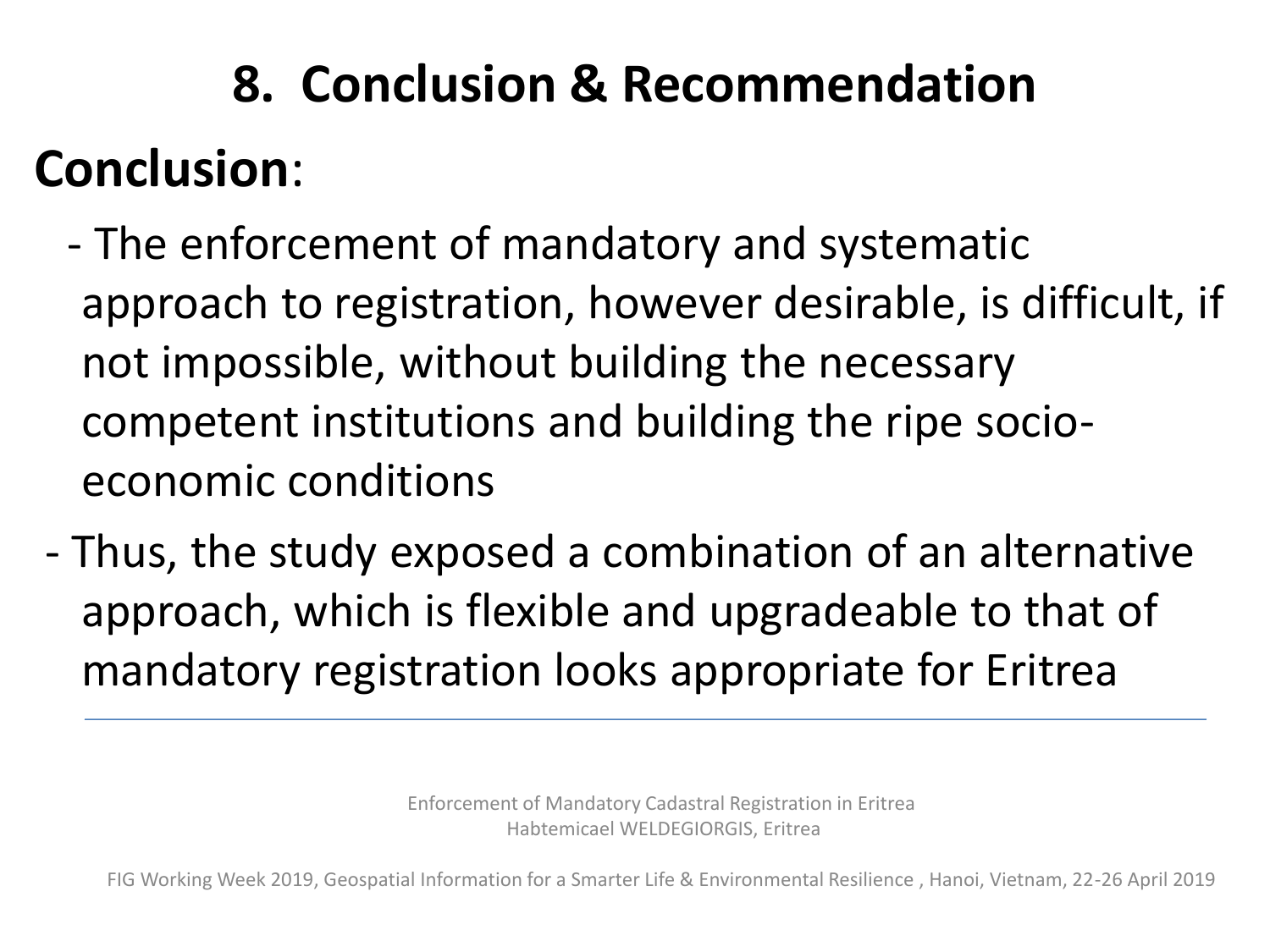#### **Recommendations:**

- Recognizing the difficulties of mandatory registration in the present context, applying the 'fit-for- purpose cadastre' which is flexible and upgradeable and ensures 'continuum of land rights' looks relevant for Eritrea;
- Mapping and surveying as tools for planning and managing of land and its resources require institutional capacity enhancement to carryout comprehensive mapping and land use planning of the country;
- As cadastral systems are dependent on expertise for dev't, maintenance, communication and operation, sustainable cadastral systems require the dev't of necessary skills and capacities through the medium of education on cadastral system.

Enforcement of Mandatory Cadastral Registration in Eritrea Habtemicael WELDEGIORGIS, Eritrea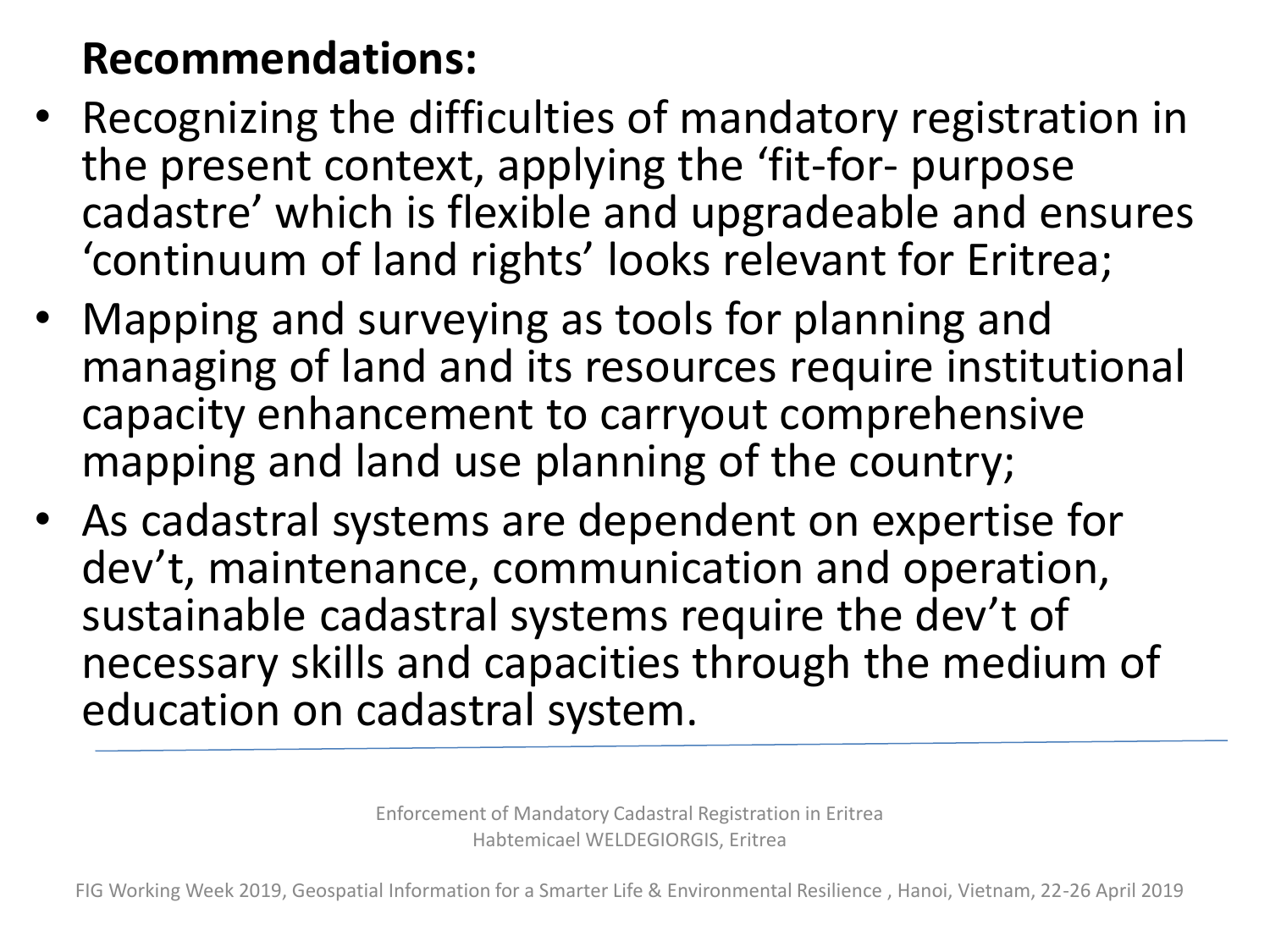## Cont'd

- To ensure secure and timely transfer of immovable property and collect Gov't revenues in the form of tax and fees, reinstating the Public Notary Offices in all regional administrative seats is timely;
- As cadastre is a parcel-based and up-to-date land information system that consists of the textual and spatial data, the integration of the two is essential and thus, structural integration or very close cooperation b/n cadastral and mapping works is a necessity.